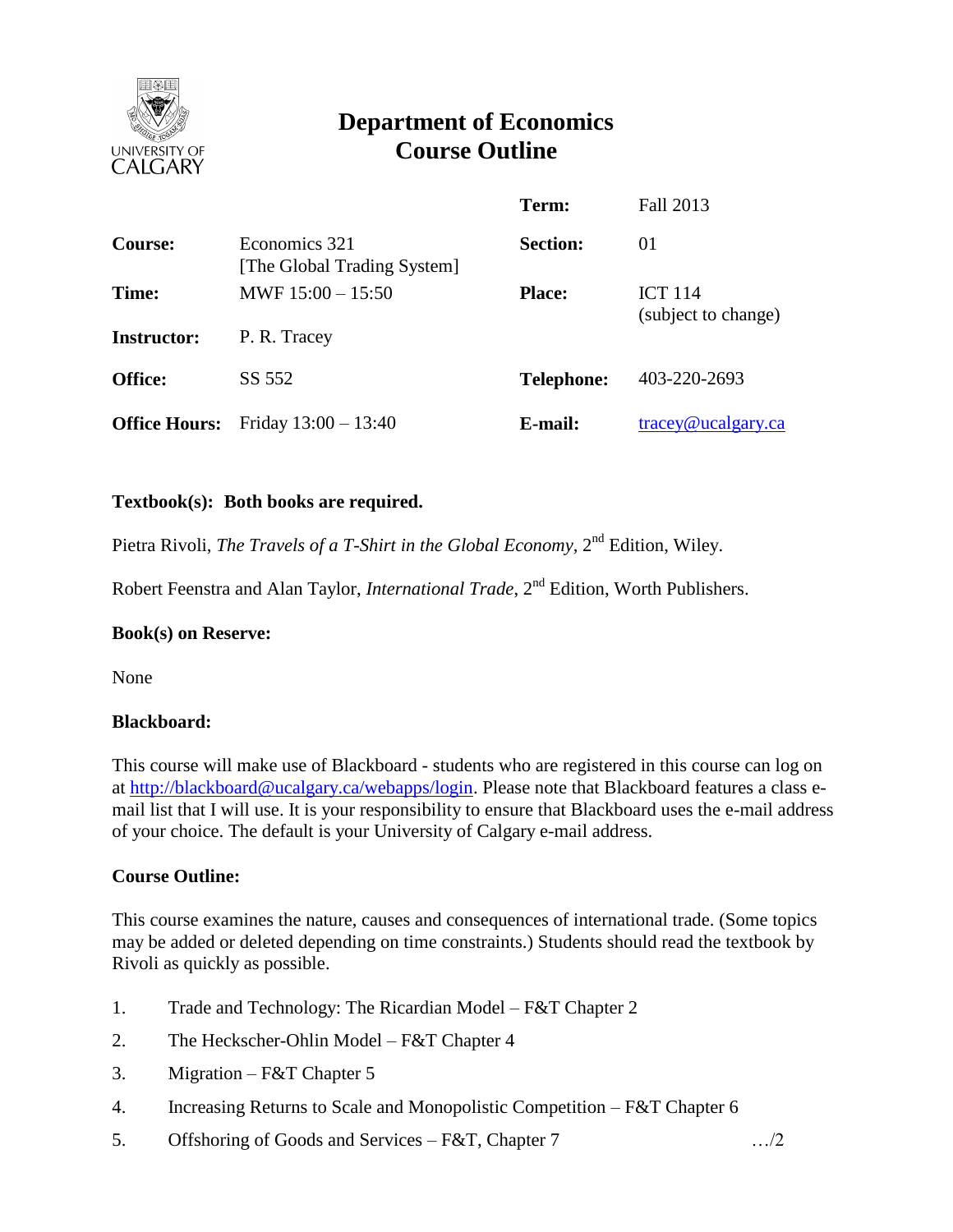- 6. Import Tariffs and Quotas under Perfect Competition F&T, Chapter 8
- 7. Import Tariffs and Quotas under Imperfect Competition F&T, Chapter 9
- 8. Export Subsidies in Agriculture and High-Technology Industries F&T, Chapter 10
- 9. International Agreements: Trade, Labor, and the Environment F&T, Chapter 11

A follow-up course, Economics 425 (International Trade II), provides students with a more detailed explanation of trade flows and goes on to consider issues such as: strategic trade policy in the presence of imperfect competition; trade, growth and technological change; trade-related aspects of intellectual property; and trade, trade policy and the environment. Normally, Economics 321, is a prerequisite for Economics 425 and Economics 357 (Intermediate Microeconomics II) is a co-requisite.

## **Grade Determination and Final Examination Details:**

| Midterm 1                | 30% Monday, October 7, 2013           |
|--------------------------|---------------------------------------|
| Midterm 2                | 20% Monday, November 4, 2013          |
| <b>Final Examination</b> | 50% Scheduled by Registrar $-2$ Hours |

The midterm exam will be held in class on the date indicated. The time and location of the final exam, which will be two hours in length, will be scheduled by the Registrar's Office. Exam questions will consist of multiple choice questions. Exam questions are intended to be challenging (they are "*tests"* of your understanding of the material). The use of a nonprogrammable calculator during exams is permitted. The use of graphing calculators, computers, and cell phones is not permitted.

The midterm exam, assignment, and the final exam are marked on a numerical basis. The grades are then added using the weights indicated above. As a guide to determining standing, these letter grade equivalences will generally apply:

| $A+ 97-100$   | B 79 - 83       | $C-$ 62 - 66 |
|---------------|-----------------|--------------|
| A 92 - 96     | B- 76-78        | $D+ 57 - 61$ |
| $A - 89 - 91$ | $C_{+}$ 73 - 75 | D $50 - 56$  |
| $B+ 84 - 88$  | C $67 - 72$     | $F = 0 - 49$ |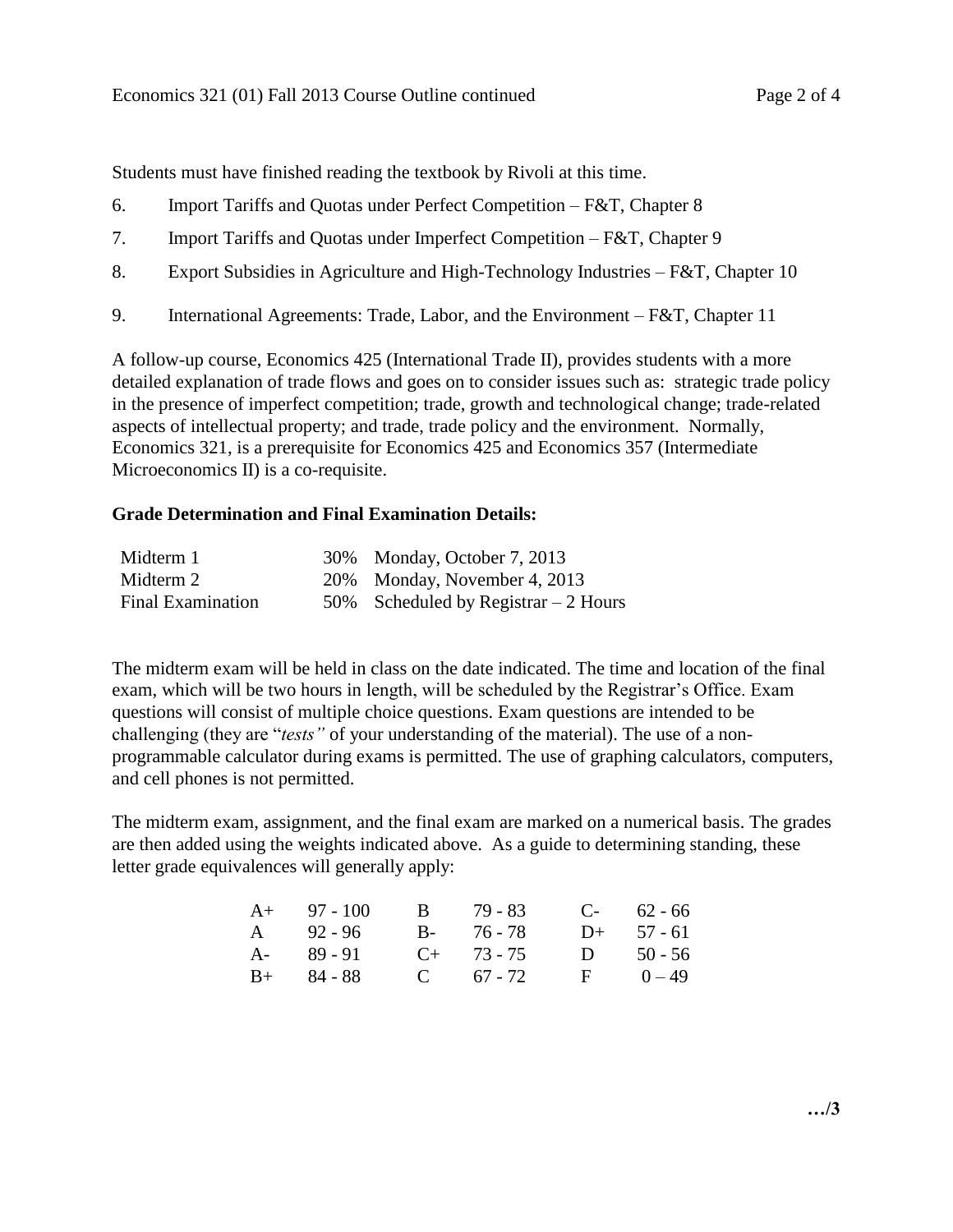#### **Notes:**

- 1. Students should be aware that no "make-up" midterms will be given. Any student who finds it necessary to miss the midterm must notify the instructor in advance and produce a valid medical certificate or other required documentation in order to have the weighting adjusted. This adjustment will result in the final exam counting for 80% of the final grade and the assignments counting for 20% of the final grade.
- 2. Examinations will not be given prior to the scheduled date.
- 3. **Answers to the midterm test, the assignment and the final exam questions must make use of equations and diagrams wherever possible. Numerical questions require numerical answers.**
- 4. **Students will not be given extra time to complete tests and exams.**
- 5. Students should be aware of the academic regulations outlined in The University of Calgary Calendar.

## 6. **The use of cell phones for any purpose in class is prohibited. The classroom is a no cell phone zone. Computers may only be used for note-taking purposes.**

- 7. Students seeking reappraisal of a piece of graded term work should discuss their work with the instructor within 15 days of work being returned to class; however, the earliest that grades will be discussed will be two days after the return of an assignment or examination.
- 8. Students will be responsible for all material listed on the course outline, regardless of whether or not the material has been covered in class, unless the instructor notifies the class that the material will not be covered.
- 9. Please note that the following types of emails will receive no response: emails not addressed to anyone in particular; emails where the recipient's name is not spelled correctly; anonymous emails; emails which do not specify the course and section in which you are registered; and, emails involving questions that are specifically addressed on the course outline.
- 10. It is the student's responsibility to request academic accommodations. If you are a student with a documented disability who may require academic accommodation and have not registered with the Disability Resource Centre, please contact their office at 403-220-8237. Students who have not registered with the Disability Resource Centre are not eligible for formal academic accommodation. **You are also required to discuss your needs with your instructor no later than fourteen (14) days after the start of this course.**